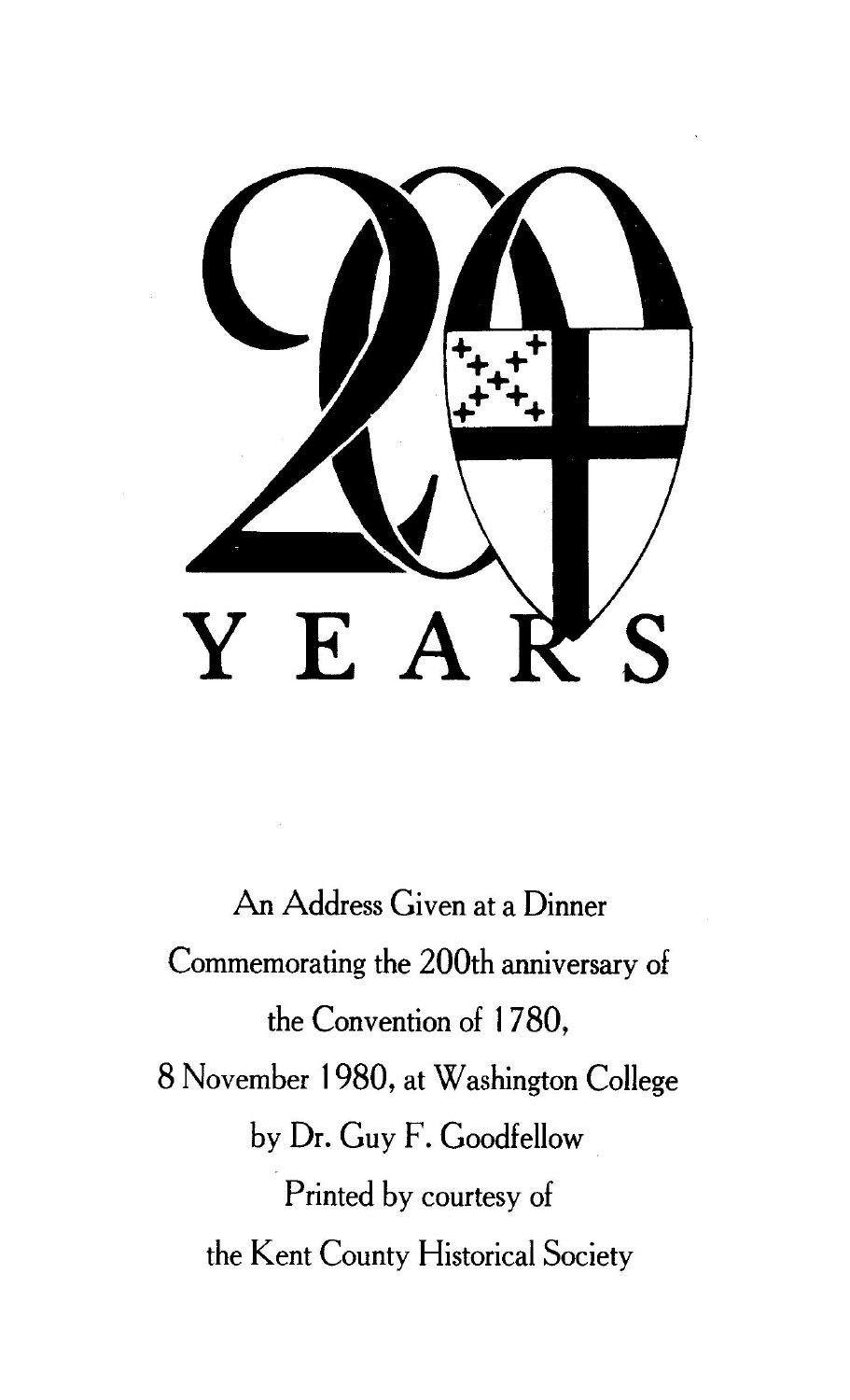

Emmanuel Episcopal Church-founded 1707

Chestertown, Maryland

In This Church Was Held The First Convention Which Proposed And Adopted<br>The Name Protestant Episcopal Church November 9, 1780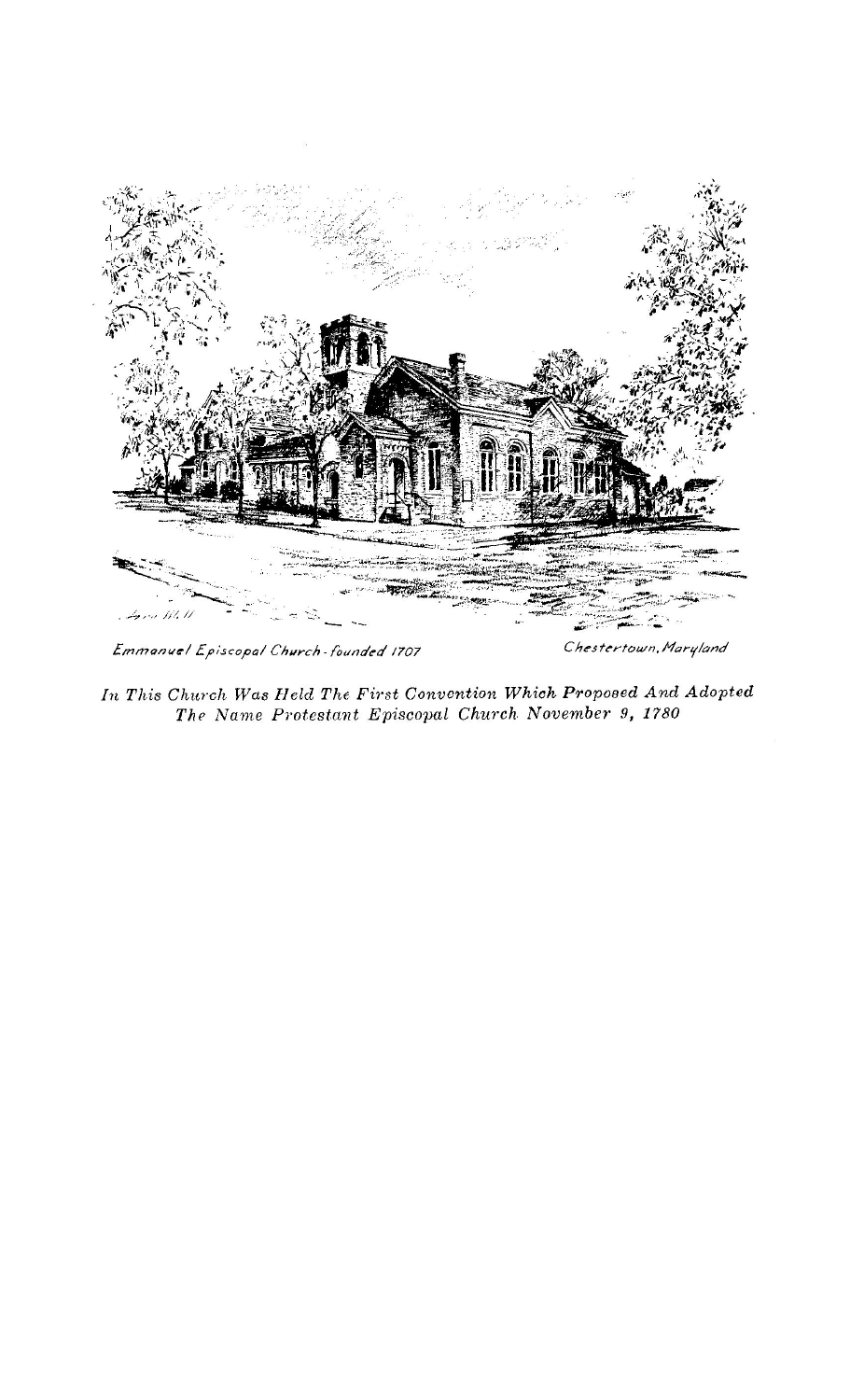Madam Chairman, Reverend Clergy, Colleagues, Friends, and Ladies and Gentlemen, I am honored, and to tell you the truth, I am very moved to have this opportunity to address you on such an important occasion in the life of our Church and parish.

While Chestertown can hardly be called a national convention center, I say all the more reason that we should celebrate this, the 200th anniversary of the Convention of 1780. By coining the name Protestant Episcopal, the resolution of this convention stands as the Church's equivalent of the Declaration of Independence.

I am also pleased to represent Washington College, because the histories of Emmanuel Church and the college are inseparable. Dr. William Smith, who chaired the Convention of I780, was the Rector of Chester Parish as well as founder and first president of Washington College. Dr. Timothy Clowes also served in the dual capacity of rector and president. Three other presidents were Episcopal clergymen; two of our rectors served on the Washington College faculty, and at least two others were alumni of the college. Most of the remaining Washington College presidents have been parishioners of Emmanuel Church, including President-Emeritus Daniel Z. Gibson and President Joseph McLain. And, of course, let us not forget that the historian of both Emmanuel Church and Washington College is our own Professor Frederick W. Dumschott.

I was asked to sketch the background of the Chestertown Convention of November 9, 1780, and to put it all into historical perspective. What struck me as I was researching the topic was that our convention really evolved out of a whirlwind of political, social, economic, cultural and religious adaptations to the new conditions of American life and, even more specifically, the convention flowed out of the weaknesses and inadequacies of the old established Anglican Church. Finally, as a mainspring toward disestablishment and formation of the Protestant Episcopal Church in the United States, it endures as an important byproduct of the American Revolution.

The fact is the historical forces causing the creation of the new church and nation are the same. For instance, the official policy of "salutary neglect" in governing the colonies is paralleled by the indifferent management of the colonial church, in that both stimulated the spirit of local self-rule. The urge of churchmen of the 1780's to organize independent state churches is remarkably similar to the concurrent efforts of politicos to maintain sovereign state governments under the Articles of Confederation. And there are extraordinary similarities between the formal organization of the Protestant Episcopal Church in 1789 and the organization of the United States government in 1787. In other words, emerging from colonial subservience, both were conceived in the same set of circumstances and both reached actuality in the same fashion, heavily influenced by the Federalist notion of union and liberty. Perhaps this theme will emerge more clearly if I trace the patchwork of events that led to the convention we are celebrating tonight..

As opposed to the Pilgrims and Puritans of colonial New England, the earliest Anglican settlers in Maryland came not as religious émigrés, bound by a common zealotry, but as admirers of the English way of life, who hoped-to preserve its virtues in the new land. Their religion, therefore, was not utopian, or "purified", as they said in New England, but rather it was the going religion of seventeenth century England, representing the spirit of moderation and reflecting the Anglican middle position between the churches of Rome and Geneva.

Adapting, however, to the new conditions of an unfamiliar environment, Maryland protestants practiced a more practical, down-to- earth form of religion than their English counterparts. In other words, almost completely free from the theological and intellectual disputes that are so typical of populated and mature societies, we find Maryland Anglicans concentrating on the secular side of the church and, in particular, to the practical, everyday needs of the parish, such as the enforcement of morality and providing aid to the poor. "The Anglican Way" of this early period might be described, then, as a "Practical Godliness" or a pragmatic spirit that was far different from the English model and a spirit that was at the core of the Chestertown Convention of 1 780.

Now despite the practical side of the early Anglican experience, the bugaboo was that Anglicans became too steadfast in their zeal to preserve the standards of seventeenth century England. Thus they clung to the familiar society, even to the point where they rarely moved from the Tidewater. Of the large landholding and conservative governing class — being men who had succeeded in America and who were truly the first beneficiaries of the American dream — these transplanted Anglicans, in their urge to conserve, allowed themselves to be tied closer and closer to the matriarchal strings of church and state.

As you well know, the Anglican Church became established in Maryland by a series of laws enacted by the Maryland Assembly between the years 1692 and 1702. This was set in motion by William and Mary's accession to the throne of England during the Glorious Revolution of 1688. Soon after, the new sovereigns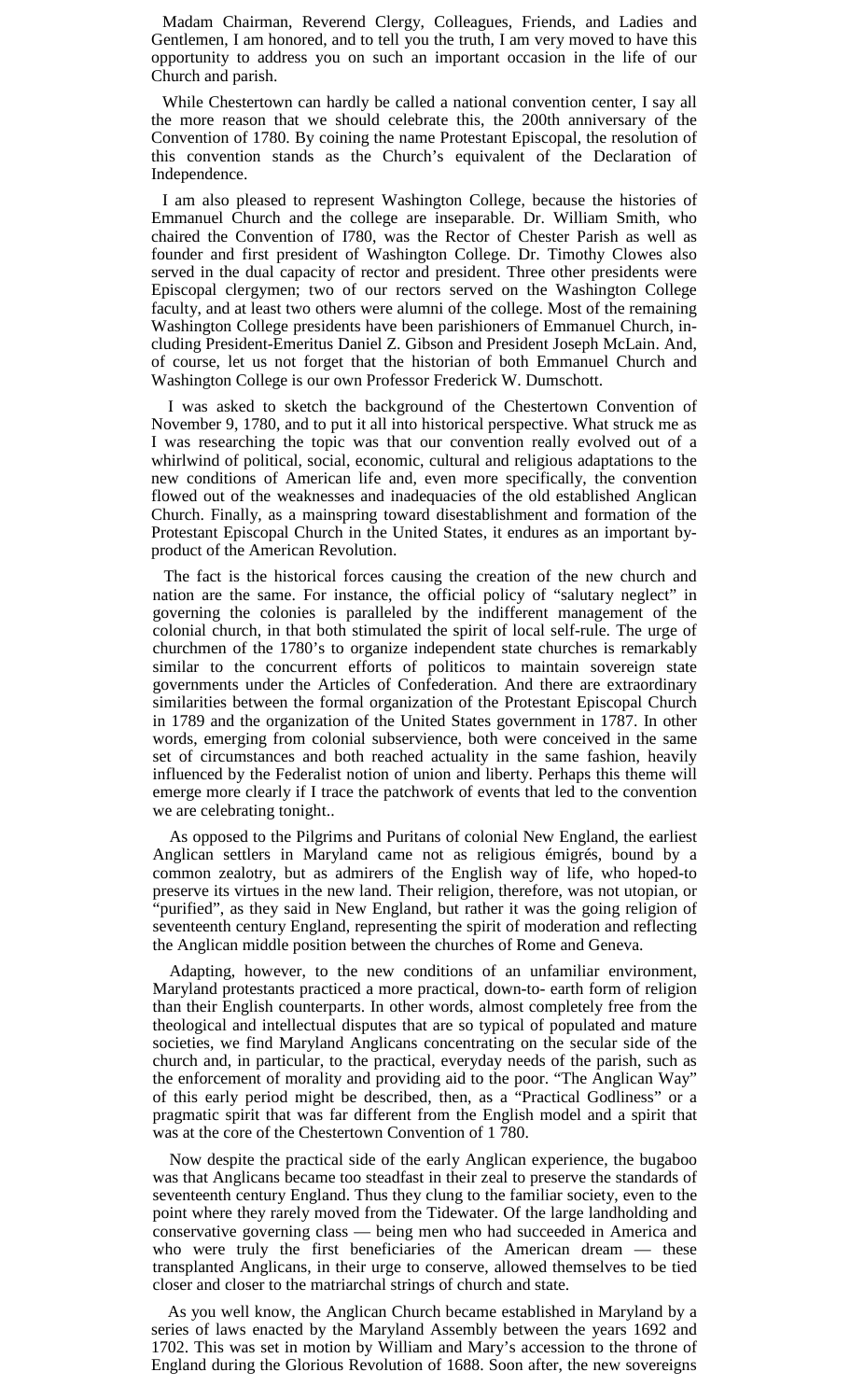annulled the charter of the Calverts which had favored Catholic interests, and then they converted Maryland to a royal colony, which opened the door for the establishment of the English Church.

Now the idea of an official government-supported church is usually considered to be alien to American tradition; however, in the early I700's, the act of establishment was perceived as a progressive move, in that it could dramatically uplift the religious and moral spirit of the people. For instance, the Anglican parishes of pre-establishment days were so lacking in supporting funds that many were without ministers to officiate at baptisms and weddings, or to provide the comfort of religious ritual at the graveside. As a Maryland minister wrote in 1676, ". . . lacking established support for our ministry, the Lord's Day is profaned; religion is despised; and all notorious vices are committed.''

For members of the English Church, establishment failed to provide the desired effect, for the shortcomings of the church-state system proved too disruptive in the long run, and at the same time contributed both to the decline of the church by the opening of the Revolution and to the appeal of the Chestertown Convention to resurrect it in 1780.

One of the most serious flaws in the church-colony system involved the episcopacy itself. The Anglican Church is an episcopal church, or a church of bishops; however, in colonial Maryland, there was no bishop. The Maryland church did not become truly episcopal, i.e., it did not acquire a resident bishop until after our political separation from England. Meanwhile, colonial parishes remained under the jurisdiction of a distant and indifferent Bishop of London, who, unfamiliar with American needs, was unable to provide the cohesion necessary to sustain a viable church organization. The Bishop of London himself.

Bishop Thomas Sherlock, highlighted this very problem when he observed in I760 that: "For a Bishop to live at one end of the world, and his church at the other (makes) the office very uncomfortable to the Bishop, and, in a great measure useless to the people."

Another barrier to the development of a stable church was that its reputation was certainly not enhanced by the thriftless, sometimes corrupt, and rowdy English clergy who came to Maryland seeking refuge from indebtedness and criminal prosecution, and sometimes even from paternity suits. While there were certain exceptions to the rule, we can only conclude that the deportment of the English-born clergy in America was shameful. As the Rev. Thomas J. Claggett, later the first Bishop of Maryland, said in 1 768: "Too many of my brethern. . . (are) a shocking set (to say no worse of them), having neither abilities, nor a sense of their duty, nor (what is worse than all), an inclination to perform it." Devastating as it may seem, from all accounts, Claggett's appraisal was completely accurate.

While the inferior quality of the English-born clergy was a grave problem, the real evil was that our parishes were deprived of a competent native-born ministry. This was so because of the method of ordination. In other words, with no resident bishop in Maryland, home-bred candidates for the ministry had to go to England to be ordained. The hazards and expense of making such a journey discouraged colonists from even considering clerical service. Indeed, with a costly travel fare of at least one hundred pounds, plus a twenty percent death rate among the candidates who sailed to England, even Bishop Sherlock felt it was enough to "deter every ordinary courage and to damp(en) the most adventurous spirit."

Even more threatening was the fact that Anglicanism provided an uncongenial environment for the poor and more populous elements of society. In an era of growing evangelical activity, plain people demanding that their damnation or salvation be spelled out for them, were not attracted to the moderate, dispassionate, and eminently respectable approach of the Anglican Church. The widely accepted reputation for coldness of the Anglican Church is reflected in a remark supposedly made by an ardent Methodist after a tornado had ripped a hole in St. Michaels Church. "God Almighty's been trying to get into that church for a hundred years," he said, "' and, at last He's succeeded."

So it would seem that the Anglican Church in the colonies suffered from a strangulating combination of weaknesses. But once again, Maryland churchmen revealed their genius for adaptation. To offset the burdens of a headless church organization in the colonies, of an inferior clergy, and of an indifferent and remote English bishop, Maryland churches became increasingly self-governing as they successfully diffused the episcopal power into the local vestries. Like the British imperial policy of "salutary neglect" that inspired self-governing political units, the indifferent management of the church from London gave rise to local, self-governing parishes, and to the growth of a shadow church in America by the time of our convention of November 9, 1780. So, in reality, what we had in Maryland by the opening of the Revolution was a type of Congregationalism. What we had in Maryland was a group of semi-independent parishes, governed in secular matters by the Maryland Assembly, and in doctrinal matters by no central authority at all. For instance, to my knowledge, there were no regular gatherings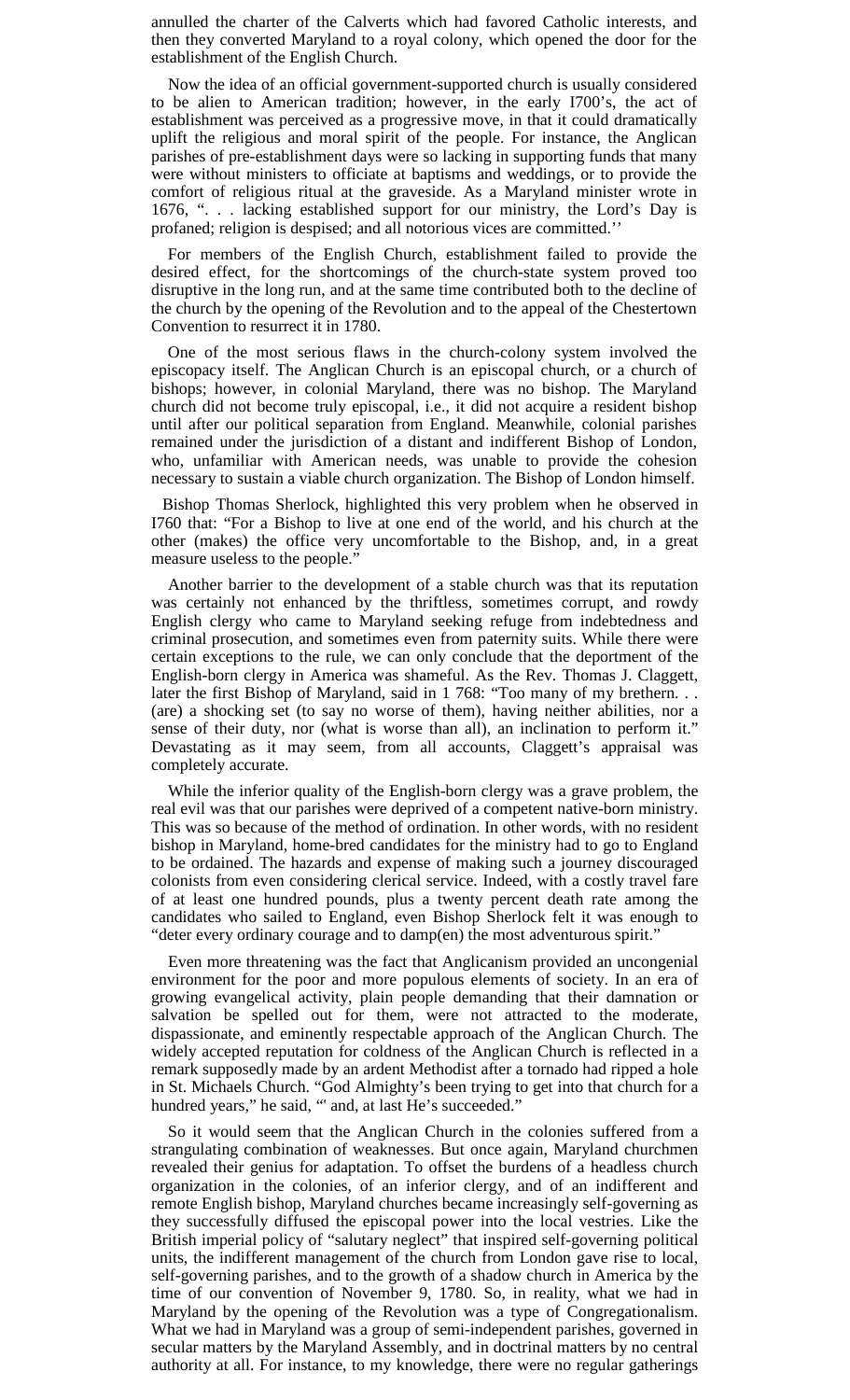of clergymen, and there was no substantive voice of dogma, which makes the Chestertown Convention of I780 even more revolutionary in its implications. Meantime, the closer we move to the Revolution, American patriots associated the church all the more with the Crown and Empire.

The American Revolution was devastating to the Church of England in America. Presbyterians, Baptists, and Methodists survived the war in good condition. Through the creation of strong and independent homebred organizations, they successfully avoided the pitfalls of the Anglican system and stood ready to assume a new role of leadership in the country.

But what about the Anglicans? Well, undeniably, of all the sects in America, the ravages of war fell heaviest upon the Church of England. While the evangelical churches were almost unanimous in their support of the Revolution, Anglicans suffered a deep schism between clergy and laity that almost ruined the church. Among the laity, most upheld the prayer book, but renounced the crown, and it was from this rank that the church contributed to the American side the likes of George Washington, Patrick Henry, John Jay, and James Madison, and the Marylanders Samuel Chase and William Paca. Incidentally, it may interest you to know that two-thirds of the signers of the Declaration of Independence were Anglicans.

In contrast to the patriotism of parishioners, most Anglican clergymen in America were dedicated Loyalists, who in the very act of ordination had had to swear permanent allegiance to the King of England. Eighteenth century records reveal almost unbearable tension and alienation between clergy and laity. For instance, a former resident of Chestertown recorded in his diary that the entire congregation of Christ Church, Philadelphia, "Hiss'd the minister for praying for King George, III. Another service ended in shouts and protest after the rector asked his congregation to "drop a tear in memory of King George under whom we have lived so happ(il)y.'

So, steadfast in their allegiance to the Crown, Anglican ministers became targets for much of the Patriots' fury. Some were fined and some were imprisoned if they refused to swear allegiance to the United States. Some fled to England, others to Canada, others just quit and faded into anonymity, all of which left parishioners without priests, as sheep without shepherds. As one church scholar has written: "The church [was] exterminated by the Revolution. the clergy was nearly gone; churches were wrecked; and church land was confiscated by legislation. Maryland was no exception to this pattern, for the war left the church prostrate and nearly defunct, and at the mercy of a new revolutionary state government.

What proved to be especially destructive to the established church in Maryland was the passage in November, 1776, of the Maryland Declaration of Rights. I say destructive because Section 33 of that law contained the first seeds of disestablishment in Maryland, in that it provided for the public support of all Christian denominations, and not just the Anglican Church, which had been favored since 1692. Also the Declaration was especially hard on the clergy, because it took away their state-supported salaries, which had been one of the bedrocks of Anglicanism in America for three generations. Deprived of a guaranteed income, ministers now depended on the uncertainty of voluntary contributions, which in Chester Parish was in the form of wheat.

To compound the problems of the church, the state assembly required the clergy to take a loyalty oath, which, if taken, would have been a blatant violation of their ordination vows. The result was that the core of the Maryland ministry left the state in protest. If the figures of Dr. Ethan Allen's old manuscript history of the Maryland church are to be believed, in I776, twenty-five percent of all Anglican clergymen in America resided in Maryland, with ministers and curates serving in each of the state's forty-four parishes. By 1780, however, only six or seven ministers remained.

An even more immediate factor involved in the calling of the Convention of 1780 was the passage of a state law called the Vestry Act of I779. The good news about the Vestry Act was that it called for the democratic election of vestries in all of the Maryland parishes, giving them the power to appoint their own ministers and, most importantly, giving them legal control over all church property that had belonged to the parishes while they were a part of the Church of England. The bad news was that the legislature made no provision for the financial support of the vestries, except for the meager funds obtained through voluntary contributions, such as pew rents and the sale of burial plots.

Thus, by the time of the calling of the Convention of 1780, the church in Maryland was in a very precarious state. It was in a no-man's land, if you will, in that it was almost, but not quite, disestablished; and it was almost, but not quite, independent, possessing neither a home organization nor authoritative governing power. The plight of the church, it seems to me, was really analogous to the political and economic predicament of the thirteen colonies in that both were between the old colonial dependency and a new national identity.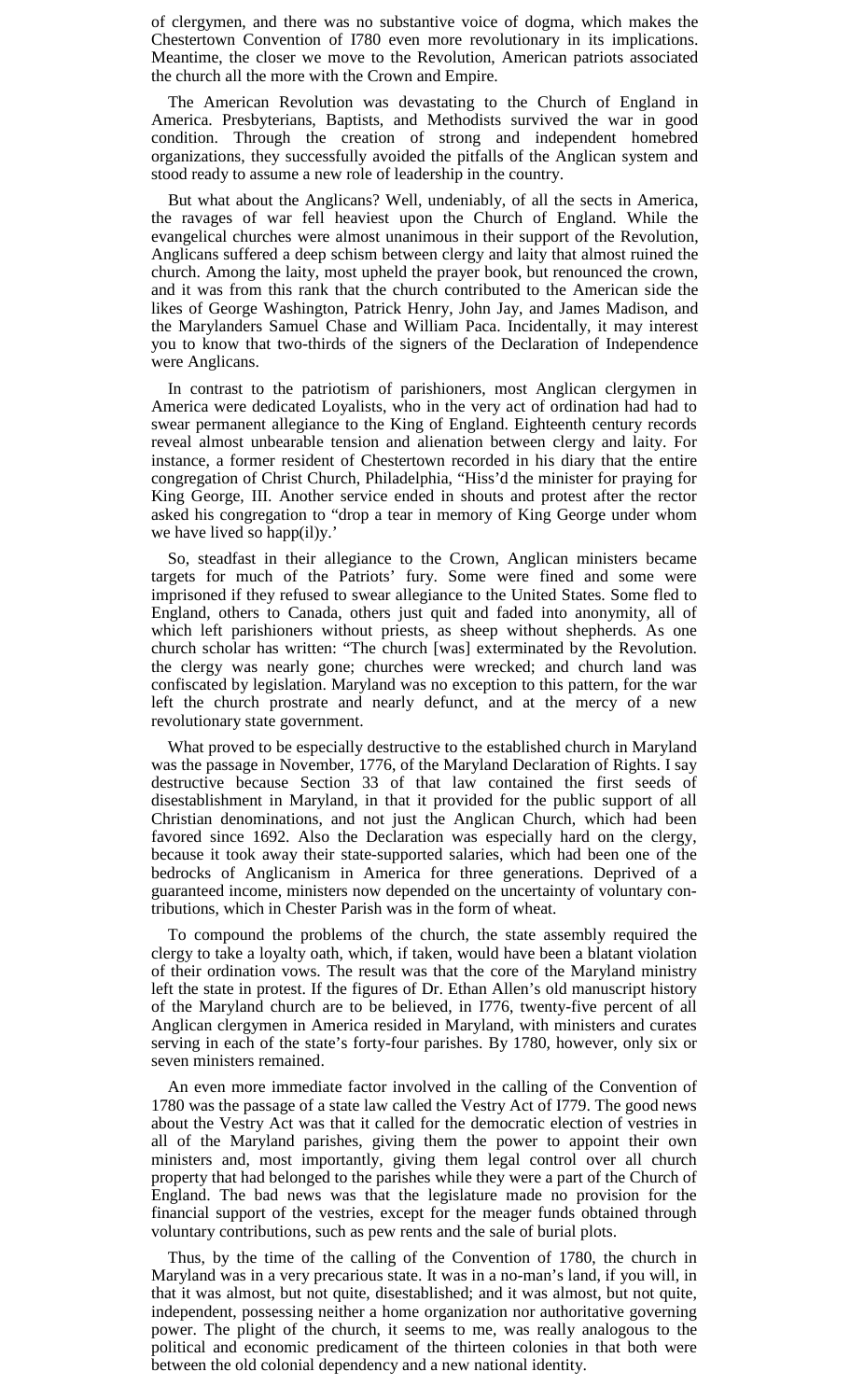Here then is the scenario: here was the condition of the church in Maryland in 1780, when Dr. William Smith entered the scene as Rector of Chester Parish, as the instigator of the Convention of 1780, and as a prime mover in the organization of the Protestant Episcopal Church.

Let us pause for a moment to consider the life of Dr. Smith, probably the most influential person ever to reside in Chestertown. Let us be honest about this complicated man, for he was at the same time one of the most loathsome and one of the most respected men in eighteenth century America. Arrogant, aggressive, persuasive, and almost neurotically ambitious, he was not one to inspire love and devotion. John Adams found him "insinuating, adulating, sensible, learned and industrious. Ezra Stiles, the venerable President of Yale, had nothing but contempt for the man. "Dr. Smith," he wrote, "is a haughty, self-opinionated, half-learned Character. . . . " Moreover, "His moral character is. . . unbecoming a Minister of Christ, & it is even a doubt whether he is a Believer of Revelation. He is infamous for religious Hypocrisy."

Probably the most damaging, yet accurate, assessment of Smith is that of Dr. Benjamin Rush, the great Philadelphia physician and signer of the Declaration of Independence, who knew Smith well and who attended him in his last illness. "Unhappily," Rush wrote, "his conduct in all his relations and situations was opposed to his talents and professions. His person was slovenly and his manners awkward and often offensive in company. An habitual drunkard. . . he was often seen to reel, and once to fall in the streets of Philadelphia. His temper was irritable. . . and when angry he swore in the most extravagant manner. He seldom paid a debt without being sued, or without a quarrel. On his death bed he never spoke upon any subject connected with religion. . . nor was there a Bible or Prayer Book ever seen in his room. He descended to his grave. . . without being lamented by a (single) human creature.

On the other hand, despite his faults, Dr. Smith was also one of the ablest and most versatile Americans of his day. There were some who believed him to be the most brilliant man in America, next to Dr. Franklin. Emigrating to America from Scotland in 1751, he was ordained in 1753. Amazingly, just ten years later he held three doctoral degrees; as the first Provost of the University of Pennsylvania he was a leader of American education; he was a celebrated literary and art patron, and prominent in American scientific circles. Associated with the great Philadelphia astronomer, David Rittenhouse, he made the mathematical calculations of the transit of the planet Venus in 1769 and, astonishingly, his figures were off the modem radar computation by less than one-tenth of one percent. As a clergyman, he was America's foremost advocate for a resident bishop, a position that he no doubt hoped to occupy himself. Politically, he favored the assertion of the colonists' rights as Englishmen, but opposed political independence, even penning the classic conservative reply to Thomas Paine's *Common Sense.* As with many good Tories, however, after 1776 it is difficult to deny his dedication to the American cause. For instance, a year after he had orchestrated the Convention of I780, he delivered a stirring sermon in Chestertown's Emmanuel Church, offering thanks for Washington's victory at Yorktown. Nevertheless, it was the Radical Patriots' suspicions of Smith as a Loyalist and as an established churchman, that led to his removal as Provost of the University of Pennsylvania

It has been said that Smith's loyalist tendencies stemmed from his concern for the future of the Church of England if the colonies severed their imperial ties. With America's independence proclaimed, Smith's move to call the Convention of 1780 was obviously an attempt to reorganize what was left of the church in Maryland  $\sim$  to declare its independence from the Church of England, to repair the damage to the church from the ravages of war, to rebuild it, and to conform it to the constitution and the laws of revolutionary Maryland. Also, I suggest that Smith was thinking in even grander terms of using this convention as a stepping stone toward a united American Episcopal Church. If so, our convention takes on even more significance.

There is circumstantial evidence to support this view. First, the center of Smith's power and influence was in Pennsylvania and not Chester Parish. This suggests that he intended to reach beyond the boundaries of Maryland. Second, at this very time he was concerned about consolidating other national institutions. For instance, just three months before the Chestertown Convention, he was working actively for the unification of state Masonic lodges, and for the creation of the office of "Grand Master General of the 13 American States," with George Washington filling the position. And do not forget that his blueprint for Washington College was his essay called *A General Idea of the College of Mirania,* which he wrote to promote his utopian educational dream of building an American college adapted to the conditions of a new country, and designed to meet the intellectual and practical needs of a diverse and educationally deprived population. Finally, a larger goal than the mere rebuilding of a Maryland church is suggested by the fact that the two clergymen associated with Smith at this Convention were also strong believers in church unification.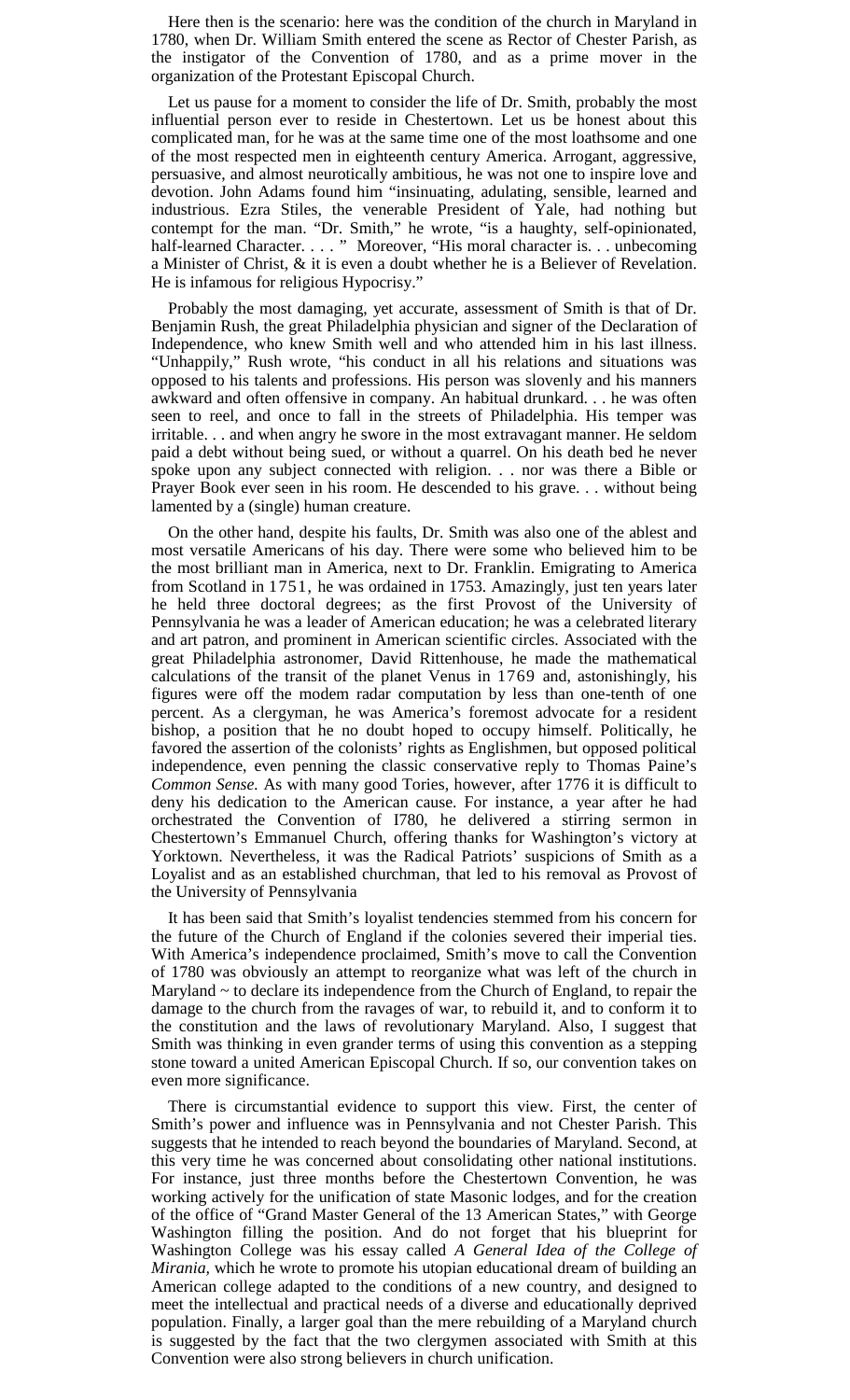The Chestertown Convention was attended by three ministers and twenty-four laymen from Kent and Queen Anne's Counties. Dr. Smith, the instigator, was chairman; and playing important roles in drafting resolutions and in directing proceedings were the Rev. James Jones Wilmer, Rector of Shrewsbury Parish, and the Rev. Samuel Keene, Rector of St. Lukes' Parish in Queen Anne's County.

Keene, a native Baltimorian and a protege of Smith's at the University of Pennsylvania, remained active in later conventions and served on important clerical committees that ultimately led to one Episcopal Church for the whole United States. Wilmer, a native of Kent County, savoring his reputation as "a disturber of society and an innovator in religion," was an unabashed devotee of a nationally established church. Not only did he work toward this goal in the 1780's, but when forestalled, he left the church in the 1790's and tried to induce President Washington to make Swedenborgianism the established religion in the United States. Re-embracing Episcopalianism, he later served as a chaplain of the United States Congress, and was an army chaplain in the War of 1812, when he died of exposure near the frontier outpost of Detroit. His mission in life, he wrote, was to ''promote universal benevolence, ... to do good and to communicate."

Of the lay members of the convention, all but six were either vestrymen or church-wardens in St. Paul's, Chester, Shrewsbury, and St. Luke's Parishes. Looking down the list, we see such familiar names as Wickes and Tilden, Everett, Wroth and Kennard, Brown and Perkins, Bordley, Hall, and Lloyd. Obviously this was an exclusive group of distinguished and affluent landed gentlemen who were deeply entrenched in Maryland's social and political establishment. Nine of the twenty-four members were either past, present, or future members of the Maryland Legislature. One was both father and grandfather of later United States Congressmen. And, interestingly, seventeen of the twenty- four were to become original subscribers of Washington College.

One of the baffling aspects of the Convention of 1780 is the lack of contemporary written evidence. It would be wonderful if I could give you a detailed account of the proceedings with the shades of opinion that must have been expressed there, but I cannot. The sole record of the meeting is a short factual entry in the vestry book of Shrewsbury Parish. The session was not even reported in the newspapers, despite the fact that it was routine procedure in the eighteenth century for the press to announce church meetings and other public functions. The only possible explanation for secrecy was the popular conception of the Church of England as the church of the enemy, and the delegates' concern that local dissidents might view the meeting as a conspiracy to reestablish Anglicanism as the favored religion in Maryland.

All we know of the Chestertown Convention is that it drew up a petition requesting the Maryland Assembly to implement Section 33 of the Declaration of Rights of 1776, which, you recall, gave the legislature the discretionary power to tax the citizens of Maryland for the support of "the Christian religion." This of course was a form of establishment, but quite frankly 1 think scholars have made this too much of an issue. Thus they have sometimes falsely implied a surreptitious motive on the part of the delegates to restore the Church of England to its pre-war supremacy.

1 see little evidence to support that view. First of all, we should look at this move in the context of 1780. These men were meeting in the midst of the war: our victory at Yorktown was still a year away and the official end of the war was three years away. Moreover, the principle of complete separation of church and state had not been resolved in this country, for it was another ten years before that principle became the law of the land under the United States Constitution and the Bill of Rights. It was only logical then that our Chestertown delegates should appeal to this cornerstone of their civilization, and it was only normal that they should try to conserve the practices and the traditions of their "pious ancestors." What they wanted was to adapt the ancient principle of establishment to the condition of a new, independent nation. And in this regard, in the context of 1780, they were really taking a bold new step, since they endorsed Maryland's revolutionary state constitution calling for the support of not one, but all Christian denominations. That was a far cry from the church-state system of prerevolutionary days.

It would seem then, considering the financial and spiritual bankruptcy of the Church of England in America, that clearly Smith and the other delegates aimed to raise the church from the ruins of the Revolution, and they intended to organize the remnants of the church, just as the members of the Continental Congress endeavored to organize the political remnants of the British Empire in North America.

In order to institutionalize the church, in order for it to appear as a viable organization, a name was required. In the midst of the war for independence, to speak of the Episcopal body as the Church of England would have been repugnant to all and would have probably led to the church's complete downfall.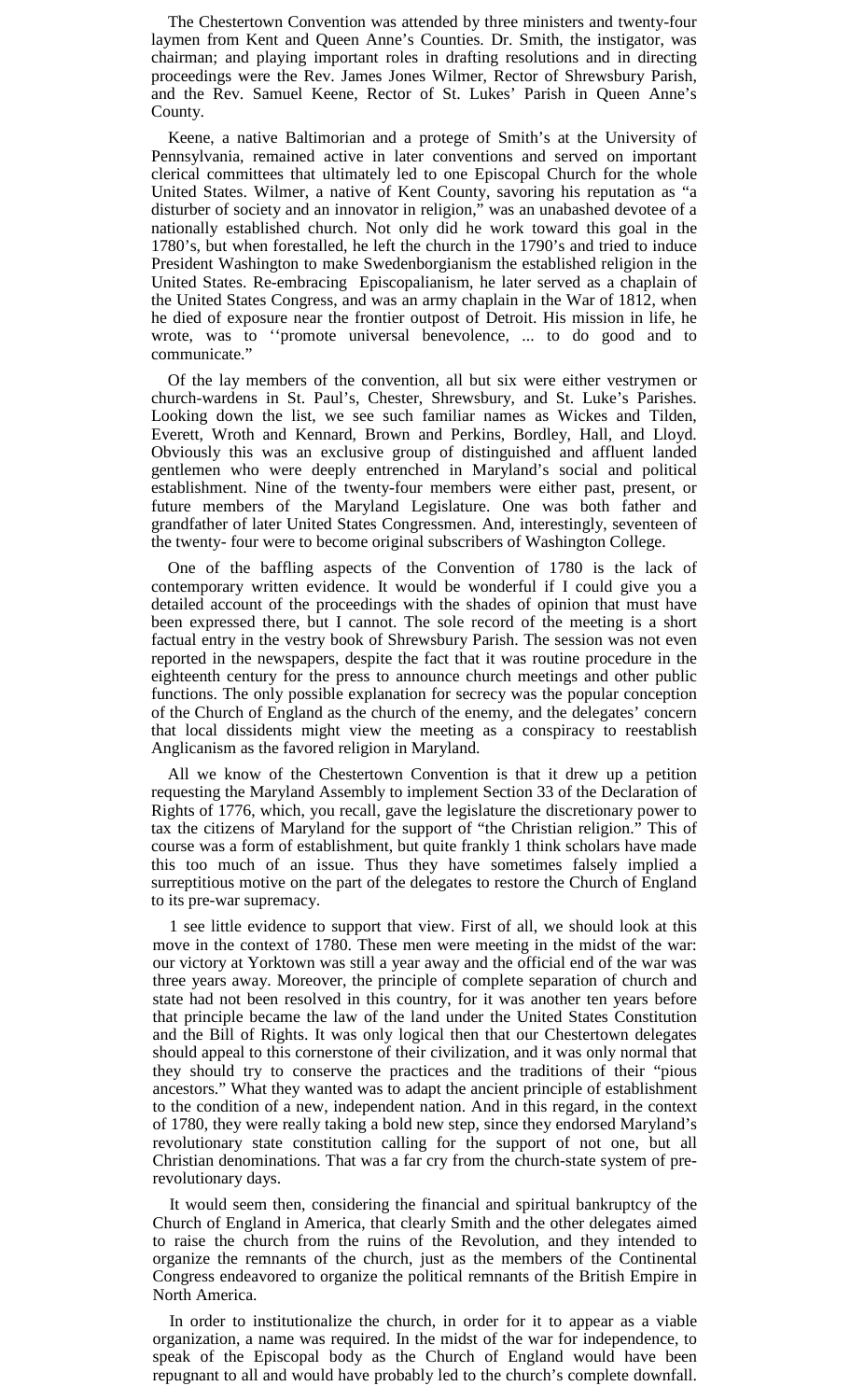A new name, therefore, was critically needed. And so there occurred the event we are celebrating tonight. The Rev. James Jones Wilmer, as secretary of the Convention rose, faced Dr. Smith and proposed "that the Church of England, as heretofore so known in the province, be now called the Protestant Episcopal Church.

The motion, undoubtedly written jointly by Wilmer, Smith, and Keene, was immediately adopted by a unanimous vote and thereafter the name slowly made its way throughout the Episcopal Church in America.

Now we can easily see why a new name for the church was required, but why was the name "Protestant Episcopal ' chosen? The answer is that as the two words evolved separately out of eighteenth century American usage, their combination seemed to be the most precise and the most accurate way to define the position of the Anglican Church. In other words, Anglicans were different from Catholics in that they were Protestants, and they were different from other Protestants in that they were Episcopalians. Protestant Episcopal — what better term could they possibly have coined?

As noted earlier, the name Protestant Episcopal slowly made its way throughout the Episcopal Church in America. In 1783, Chester Parish once again played an important role in the reorganization of the church and in the promotion of the name Protestant Episcopal. In this case, legislative action on the Chestertown petition of 1780 had been set aside, pending a successful conclusion of the war. In May, 1783, a month after the ratification of the Paris Peace Pact, Governor Paca recommended that the Maryland legislature take up the matter of public support of the Christian religion. Opportunistic, and always alert to free publicity, Smith, who was now also President of Washington College, used the first annual commencement of the College as the occasion to hold another church convention, this time to reaffirm the action of the Convention of 1780 and to harmonize the litany and services of the church with the reality of American independence.

The upshot was that the Maryland Assembly approved the stand of the "Washington College Convention,' and the clergy then met in Annapolis in August, 1783, where they prepared a charter of incorporation and issued a statement called "the Declaration of Certain Fundamental Rights and Liberties." Written by William Smith and signed by eighteen other Maryland clergymen, including the Rev. Samuel Keene, the Declaration was an official and final reaffirmation of the Chestertown petition of 1780 in that it claimed an independent status for the church in Maryland. In a remarkable statement it confirmed: "The undoubted Right of the Protestant Episcopal Church, in common with other Christian churches under the American Revolution, to complete and preserve herself as an entire Church, ... to be maintained independent of every foreign or other jurisdiction, so far as may be consistent with the civil rights of society.' It is not surprising that an important church historian has judged this document to be "the earliest of our ecclesiastical state papers. Moreover, it is almost universally held that this meeting, the offspring of our own 1780 Convention, was one of the key conventions of revolutionary and postrevolutionary America, for it is almost certain that it was the first occasion since our own convention that the title Protestant Episcopal Church was officially used.

The next year the name Protestant Episcopal was taken up by Virginia; in 1785 Pennsylvania adopted it, as did South Carolina, New York, and New Jersey. And finally in 1789, the great landmark Philadelphia General Convention officially adopted the name and ratified the "Constitution of the Protestant Episcopal Church of the United States of America. " Thus, in 1789, we at last had the consummation in the United States of a valid independent and sovereign branch of the Anglican Church, under a constitution that followed in many particulars the Constitution of the United States.

What is meaningful to us all is the knowledge that our Chestertown Convention of November 9, 1780, was a momentous milestone in the realization of an independent national church and independent nation. Certainly, there is one thing for sure, and that is that the Chestertown delegates of 1780 considered their Convention to be a watershed in the history of the Protestant Episcopal Church in America. Thirty years after the event, the Rev. Mr. Wilmer was sure that he and Keene, and Smith were the principal founders of an American church: **"I** am one of the three, he wrote, "who first organized the Episcopal Church during the Revolution, and **I** am consequently one of the primary aids of its consolidation. . . throughout the United States. The Rev. Dr. Smith, Dr. Keene and myself held the first convention at Chestertown.'

So let us celebrate this occasion with pride and keen awareness of the impact of the Chestertown Convention upon our church and nation. And let us honor this event mindful that its roots are planted deeply in eighteenth century cultural, social, political, and economic adaptations to the American Revolution and the conditions of a new nation. And let us pray, as we approach the twenty-first century, that we might inherit the vision of Dr. Smith and the Rev. Mr. Keene, and the Rev. Mr. Wilmer, and the vision of Samuel Wickes and James Wroth and